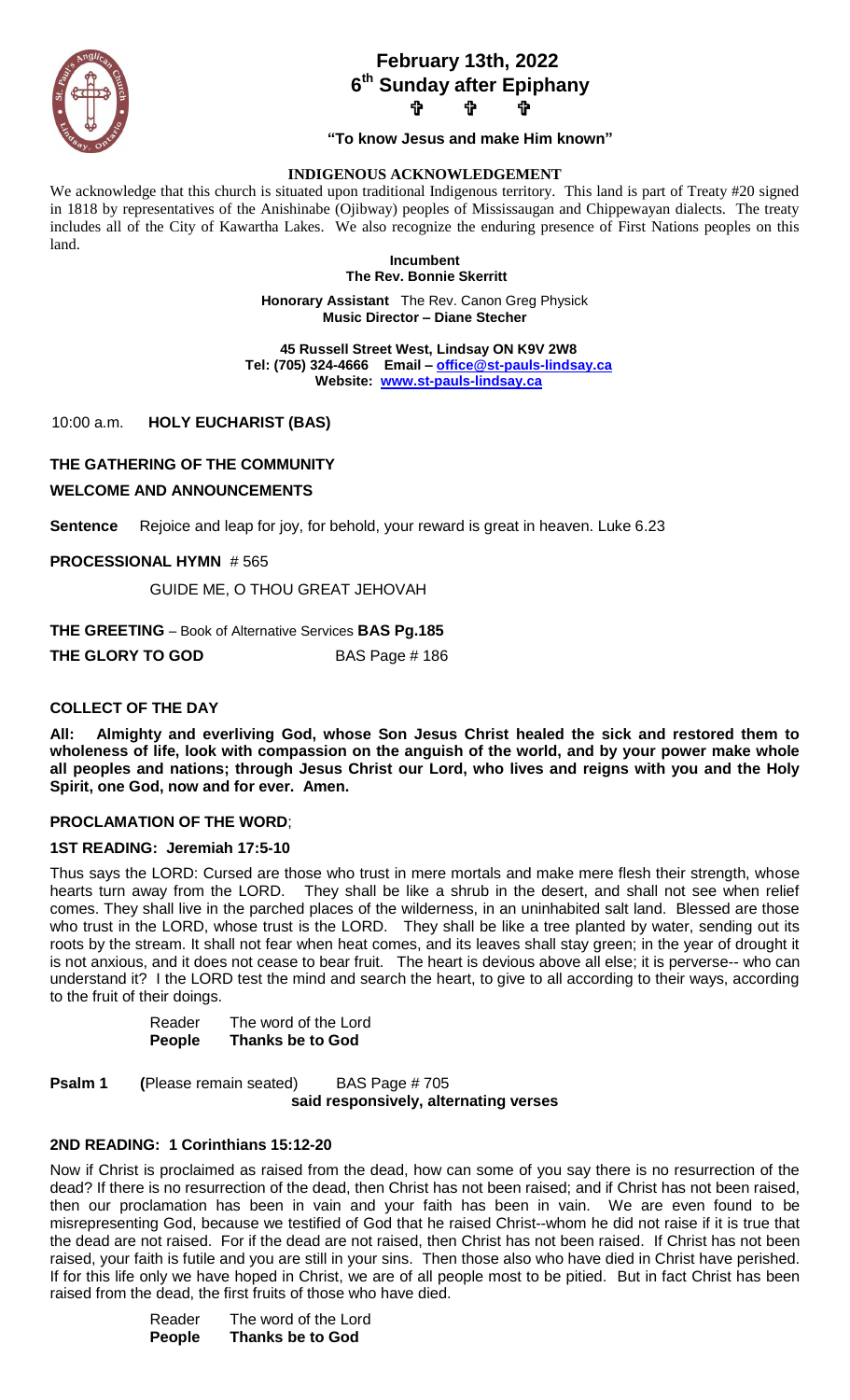## **THE HOLY GOSPEL– Luke 6:17-26** (All Stand)

## **"Glory to you, Lord Jesus Christ"**

He came down with them and stood on a level place, with a great crowd of his disciples and a great multitude of people from all Judea, Jerusalem, and the coast of Tyre and Sidon. They had come to hear him and to be healed of their diseases; and those who were troubled with unclean spirits were cured. And all in the crowd were trying to touch him, for power came out from him and healed all of them. Then he looked up at his disciples and said: "Blessed are you who are poor, for yours is the kingdom of God. "Blessed are you who are hungry now, for you will be filled. "Blessed are you who weep now, for you will laugh. "Blessed are you when people hate you, and when they exclude you, revile you, and defame you on account of the Son of Man. Rejoice in that day and leap for joy, for surely your reward is great in heaven; for that is what their ancestors did to the prophets. "But woe to you who are rich, for you have received your consolation. "Woe to you who are full now, for you will be hungry. "Woe to you who are laughing now, for you will mourn and weep. "Woe to you when all speak well of you, for that is what their ancestors did to the false prophets."

### **"Praise to you, Lord Jesus Christ"**

**SERMON** – The Rev. Bonnie Skerritt

**The APOSTLES' CREED** (BAS Page 189)

### **PRAYERS OF THE PEOPLE Litany # 13 Pg.120**

In joy and humility let us pray to the creator of the universe, saying, **"Lord, grant us peace**

| <b>CONFESSION AND ABSOLUTION</b> | BAS Page 191 |
|----------------------------------|--------------|
| THE PEACE                        | BAS Page 192 |

#### **OFFERTORY HYMN #** 458

SEEK YE FIRST THE KINGDOM OF GOD

### **THE CELEBRATION OF THE EUCHARIST –**

#### **PRAYER OVER THE GIFTS**

Celebrant Eternal God, you are the strength of the weak and the comfort of sufferers, receive all we offer you this day; turn our sickness into health and our sorrow into joy. We ask this in the name of Jesus Christ the Lord. **Amen.**

## **THE GREAT THANKSGIVING**

| <b>EUCHARISTIC PRAYER 5</b> | <b>BAS Pg. 204</b> |
|-----------------------------|--------------------|
|-----------------------------|--------------------|

| THE LORD'S PRAYER           | BAS pg. 211        |
|-----------------------------|--------------------|
| <b>BREAKING OF BREAD #6</b> | <b>BAS Pg. 213</b> |

#### **LAMB OF GOD (Agnus Dei)**

Celebrant Lamb of God, you take away the sins of the world, have mercy upon us. **All Lamb of God, you take away the sins of the world, have mercy upon us. Lamb of God, you take away the sins of the world, grant us peace.** 

#### **PRAYER FOR SPIRITUAL COMMUNION**

Celebrant Those wishing to do so may make their spiritual communion by joining in this prayer with me now:

**People: I worship and adore you, Lord Jesus Christ, present in the Holy Sacrament and in your people, who are gathered in spirit. In this moment I join with them to receive you in my heart, and in our community. May you, enthroned on the altar, now be enthroned in my heart; may you who give yourself to us again, fill us with grace, and heavenly blessing. Even as I am fed, may my hunger for you and for your reign of justice and peace increase, that I may, with your Spirit, work for that day when your reign shall come on earth as it is in heaven. Amen.**

# **Music during Communion –**

 **Hymn # 73 -** One Bread, One Body, One Lord of All

 **Hymn # 63 -** Eat This Bread, Drink This Cup

(refrain - repeated)